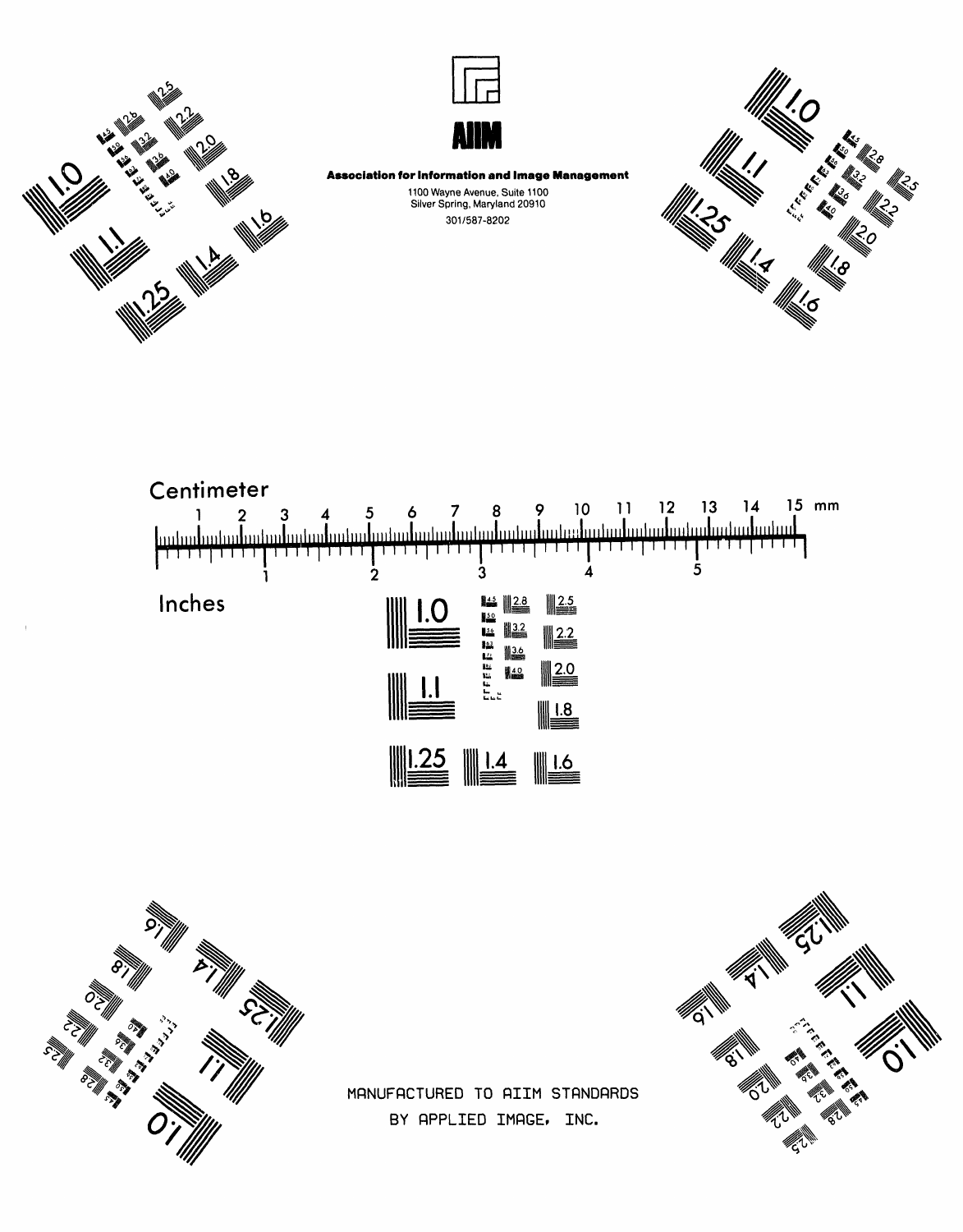$\label{eq:2.1} \frac{1}{2} \sum_{i=1}^n \frac{1}{2} \sum_{j=1}^n \frac{1}{2} \sum_{j=1}^n \frac{1}{2} \sum_{j=1}^n \frac{1}{2} \sum_{j=1}^n \frac{1}{2} \sum_{j=1}^n \frac{1}{2} \sum_{j=1}^n \frac{1}{2} \sum_{j=1}^n \frac{1}{2} \sum_{j=1}^n \frac{1}{2} \sum_{j=1}^n \frac{1}{2} \sum_{j=1}^n \frac{1}{2} \sum_{j=1}^n \frac{1}{2} \sum_{j=1}^n \frac{$ 

 $\label{eq:2.1} \frac{1}{\sqrt{2\pi}}\int_{\mathbb{R}^3}\frac{d\mu}{\sqrt{2\pi}}\left(\frac{d\mu}{\mu}\right)^2\frac{d\mu}{\mu}\left(\frac{d\mu}{\mu}\right)^2\frac{d\mu}{\mu}\left(\frac{d\mu}{\mu}\right)^2\frac{d\mu}{\mu}\left(\frac{d\mu}{\mu}\right)^2.$ 

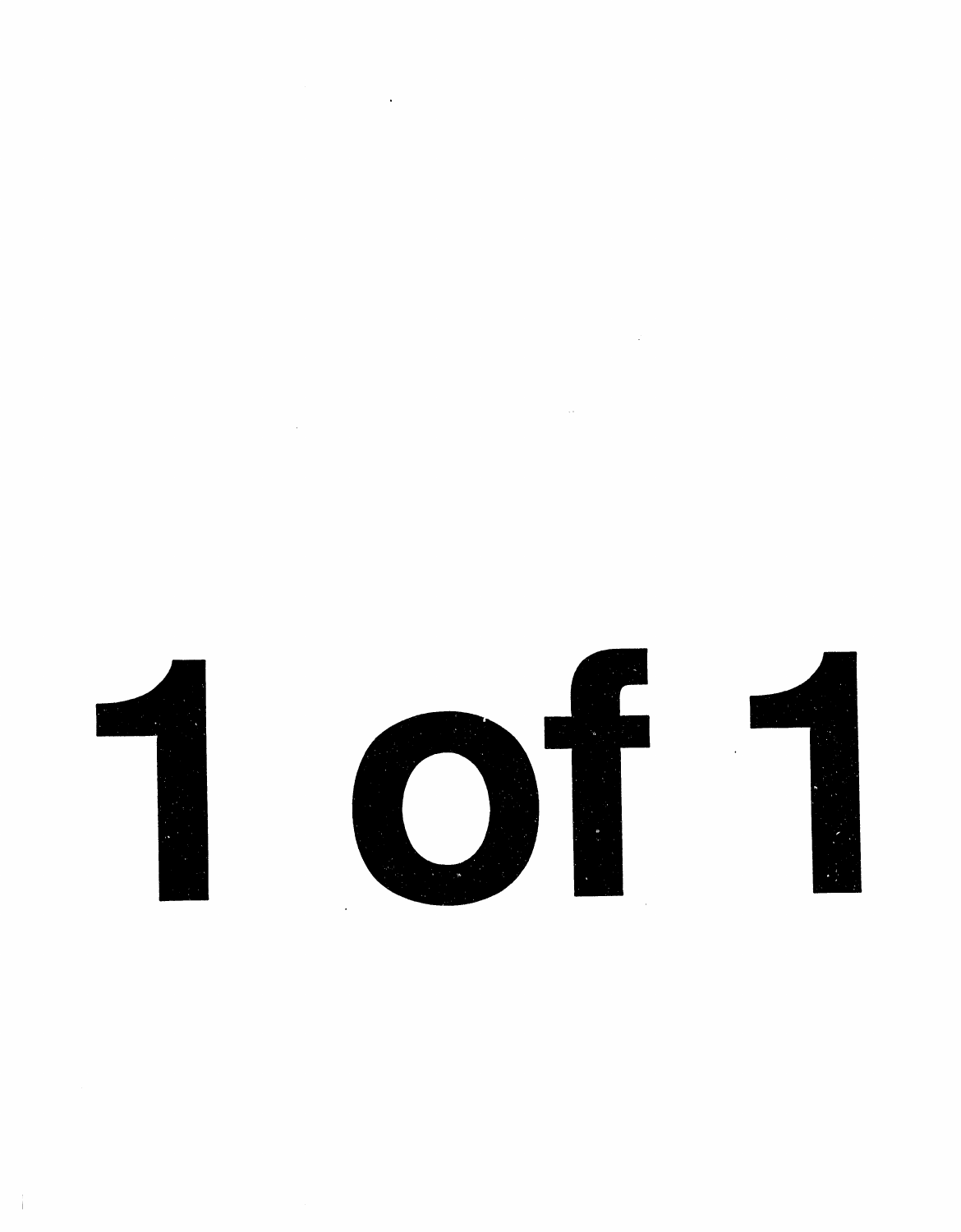

 $Corf - 940514 - 2$ 

Los Alamos National Laboratory is operated by the University of California for the United States Department of Energy under contract W-7405-ENG-36.

#### FIRST RESULTS FROM SAGE II TITI $F$ :

J. N. Abdurashitov, E. L. Faizov, V. N. Gavrin, A. O. Gusev, A. V. Kalikhov, T. V. Knodel. I. I. Knyshenko, V. N. Komoukhov, I. N. Milmov, A. M. Pshukov, A. M. Shalagin,<br>A. A. Shikhin, P. V. Timofeyev, E. P. Veretenkin, V. M. Vermul, G. T. Zatsepin Institute for Nuclear Research, Russian Academy of Sciences, Moscow 117312, Russia

T. J. Bowles, J. S. Nico, W. A. Teasdale, D. L. Wark, J. F. Wilkerson Los Alamos National Laboratory

**AUTHOR(S):** 

B. T. Cleveland, T. Daily, R. Davis, Jr., K. Lande, C. K. Lee, P. W. Wildenhain<br>University of Pennsylvania, Philadelphia, PA 19104 S. R. Elliott Lawrence Livermore National Laboratory, Livermore, CA 94550 M. L. Cherry Louisiana State University, Baton Rouge, LA 70803

SUBMITTED TO:

Proceedings from the 5th Conference on the Intersections of Particle and Nuclear Physics, St. Petersurg, FL, May 31 - June 6, 1994.

### **DISCLAIMER**

This report was prepared as an account of work sponsored by an agency of the United States Government. Neither the United States Government nor any agency thereof, nor any of their employees, makes any warranty, express or implied, or assumes any legal liability or responsibility for the accuracy, completeness, or usefulness of any information, apparatus, product, or process disclosed, or represents that its use would not infringe privately owned rights. Reference herein to any specific commercial product, process, or service by trade name, trademark, manufacturer, or otherwise does not necessarily constitute or imply its endorsement, recommendation, or favoring by the United States Government or any agency thereof. The views and opinions of authors expressed herein do not necessarily state or reflect those of the United States Government or any agency thereof.

By acceptance of this article, the publisher recognizes that the U.S. Government retains a nonexclusive, royalty-free license to publish or reproduce the published form of this contribution, or to allow others to do so, for U.S. Government purposes.

The Los Alamos National Laboratory requests that the publisher identify this article as work performed under the auspices of the U.S. Department of Energy.

MASTER S Allam OS Los Alamos National Laboratory<br>S Allam OS Los Alamos, New Mexico 87545

FORM NO 836 R4 ST NO 2629 5/81

DISTRIBUTION OF THIS DOCUMENT IS UNLIMITED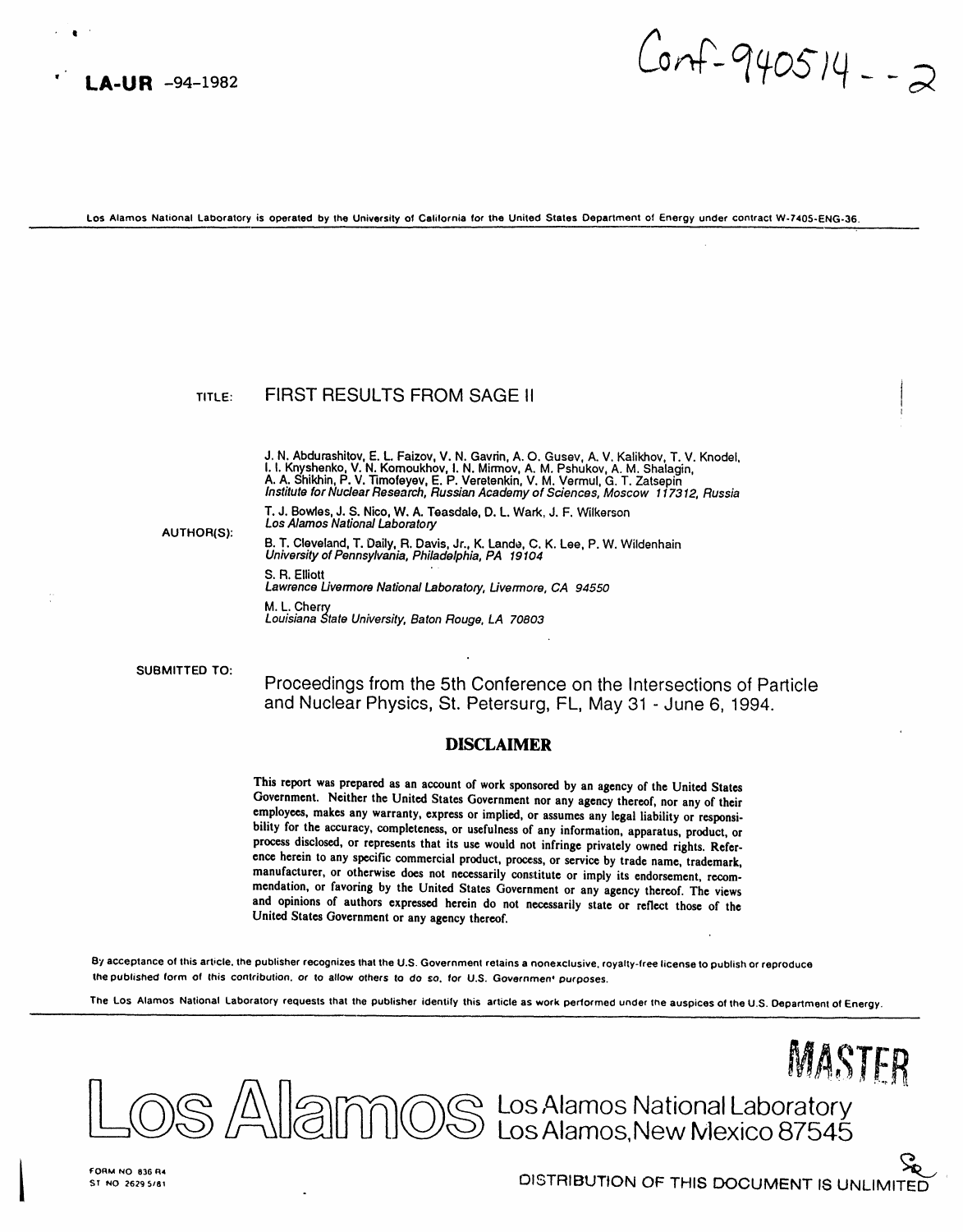#### FIRST RESULTS FROM SAGE II

J.N. ABDURASHITOV, E.L. FAIZOV, V.N. GAVRIN, A.O. GUSEV, A.V. KALIKHOV, T.V. KNODEL, I.I. KNYSHENKO, V.N. KORNOUKHOV, I.N. MIRMOV, A.M. PSHUKOV, A.M. SHALAGIN, A.A. SHIKHIN, P.V. TIMOFEYEV, E.P. VERETENKIN, V.M. VERMUL, G.T. ZATSEPIN Institute for Nuclear Research, Russian Academy of Sciences Moscow 117312, RUSSIA

T.J. BOWLES, J. S. NICO, W.A. TEASDALE, D.L. WARK\*, J.F. WILKERSON Los Alamos National Laboratory, Los Alamos, NM 87545 USA

B.T. CLEVELAND, T. DAILY, R. DAVIS, JR., K. LANDE, C.K. LEE, P.W. WILDENHAIN University of Pennsylvania, Philadelphia, PA 19104 USA

> S.R. ELLIOTT Lawrence Livermore National Laboratory, Livermore, CA 94550 USA

M. L. CHERRY Louisiana State University, Baton Rouge, LA 70803 USA

## **ABSTRACT**

The Russian-American Gallium solar neutrino Experiment (SAGE) began the second phase of operation (SAGE II) in September of 1992. Monthly measurements of the integral flux of solar neutrinos have been made with 55 tonnes of gallium. The K-peak results of the first five runs of SAGE II give a capture rate of  $76^{+21}_{-18}$  (stat)  $^{+5}_{-7}$  (sys) SNU. Combined with the SAGE I result, the capture rate<br>is  $74^{+13}_{-12}$  (stat)  $^{+5}_{-7}$  (sys) SNU. This represents only 56%-60% of the capture rate predicted by different Standard Solar Models.

# Introduction

The discrepancy between the solar neutrino capture rate predicted by standard solar model (SSM) calculations and the <sup>37</sup>Ar rate measured by the chlorine experiment of Davis et al.<sup>1-3</sup> has persisted for more than twenty years. The Kamiokande water Cerenkov experiment<sup>4</sup> observes only 50%-64% of the <sup>8</sup>B flux predicted by the SSMs. SAGE<sup>5</sup> and GALLEX<sup>6</sup> have measured rates of about 60% of the SSM predictions. Thus, all four operating solar neutrino experiments have reported significant deficits of the flux of solar neutrinos.

The <sup>37</sup>Cl and Kamiokande experiments are primarily sensitive to the highenergy <sup>8</sup>B solar neutrinos, whose production rate depends critically ( $\propto T_c^{18}$ ) on the core temperature of the Sun. Numerous non-standard solar models<sup>7,8</sup> that reduce the core temperature have been suggested, but none have been able to reproduce the observed <sup>8</sup>B flux without running into difficulties accounting for other observed features of the Sun. New particle physics<sup>7,8</sup>, such as neutrino matter oscillations, have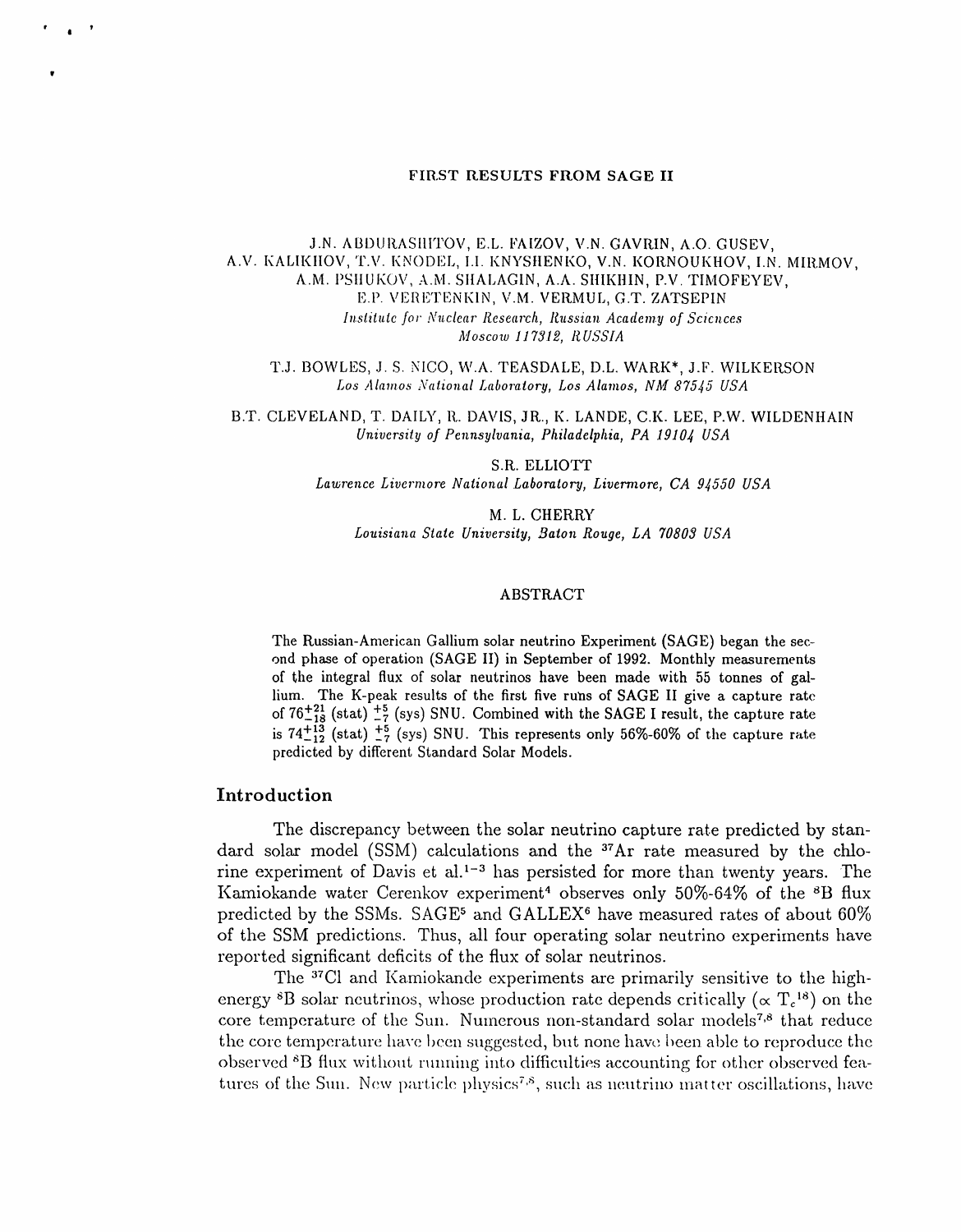Table 1: Counting and background parameters for SAGE I and II. The data for SAGE I are the range of values from early and latter SAGE I measurements.

|                          | -SAGE L                             | -SAGE H            |
|--------------------------|-------------------------------------|--------------------|
| K Peak Bkgd Rate (cts/d) | $0.116 \pm 0.019 - 0.064 \pm 0.010$ | $-0.016 \pm 0.005$ |
| L Peak Bkgd Rate (cts/d) | <b>March 1979</b>                   | $0.069 \pm 0.017$  |

been invoked to provide an explanation of the "solar neutrino problem". Analyses<sup>9,10</sup> of the consistency of the chlorine and Kamiokande II results conclude that the results are inconsistent with any astrophysical explanations and are better described by Mikheyev-Smirnov-Wolfenstein (MSW) neutrino oscillations. However, given the uncertainties in the SSMs, it does not seem possible to rule out an astrophysical origin of the solar neutrino problem<sup>11</sup>.

The <sup>71</sup>Ga ( $\nu_e$ , e<sup>-</sup>)<sup>71</sup>Ge reaction<sup>12</sup> provides the only feasible means at present to measure low-energy solar neutrinos. The SSM calculations show that the dominant contribution to the capture rate in <sup>71</sup>Ga arises from the p-p neutrinos (71 $\pm$ 4 SNU where 1 Solar Neutrino Unit =  $10^{-36}$  captures/target atom/s), while the total predicted rate in the SSMs is  $122.5 - 131.5$  SNU.

# The Baksan Gallium Experiment

The detector is situated in a specially built underground laboratory at the Baksan Neutrino Observatory in the Northern Caucasus Mountains. The experimental layout and the chemical and counting procedures have been described previously<sup>5</sup> and are not discussed here. The SAGE II counting system underwent several upgrades in the summer of 1992. These upgrades included replacing several components of the detector with ultrapure materials, use of a 1 GHz transient digitizer, and implementation of extensive noise suppression techniques. The signal to background in SAGE II improved substantially relative to SAGE I, as shown in Table 1. Eighteen additional solar neutrino runs have been made since September 1992, most of which include 1 GHz transient digitization of the pulse waveform. In the SAGE II data, we are able to measure both the <sup>71</sup>Ge K and L peaks.

The proportional counter containing the extraction sample is typically calibrated at one month intervals using an external <sup>55</sup>Fe source. The <sup>71</sup>Ge K-peak acceptance window is then determined by extrapolation from the <sup>55</sup>Fe peak. The extrapolation procedure was verified by filling a PC with  $^{71}$ GeH<sub>4</sub> together with the standard counter gas. In SAGE II, we have also employed a Cd-Se fluorescence source which provides peaks at 11.2 keV (Se K-peak fluorescence), 6.9 keV (Xe escape peak), 6.4 keV (fluorescence from the Fe cathode), and 1.4 keV (Se L-peak fluorescence). We now also routinely measure the resolution integrated over the full counter volume using a Cd source in order to check the uniformity of the counter response.

# **Solar Neutrino Flux Measurements**

A standard analysis procedure for event selection was developed with two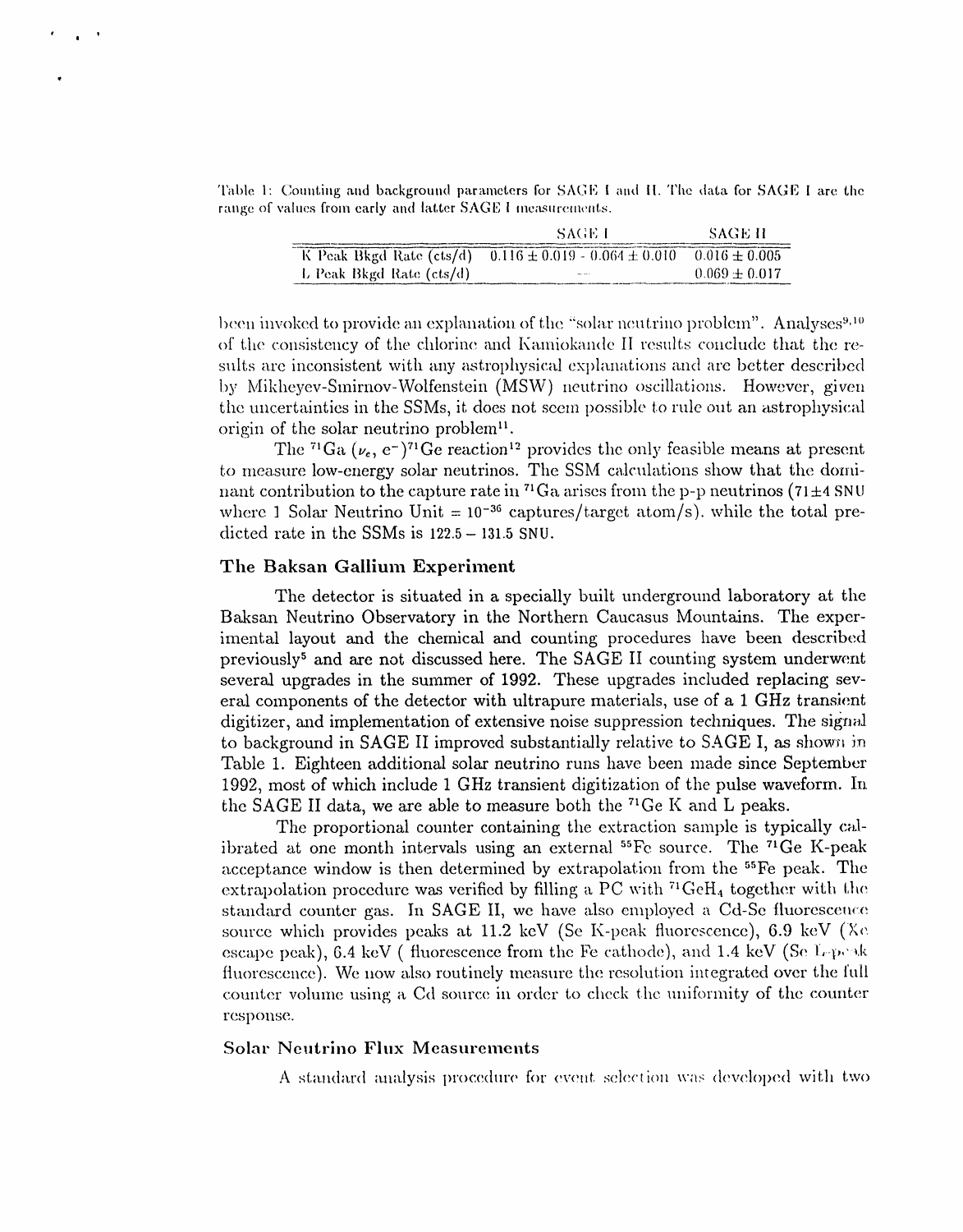| Exposure | Ga Mass  | $71\text{Ge}$ | K Peak           | Best Fit | 68% CL     | $Nw^2$ | Probability    |
|----------|----------|---------------|------------------|----------|------------|--------|----------------|
| Date     | (tonnes) | Events        | Events           | SNU      | (SNU)      |        | $(\%)$         |
| Jan 90   | 28.672   | 0.0           | $\overline{8}$   | $\theta$ | $0 - 60$   | 0.366  | $\overline{5}$ |
| Feb 90   | 28.592   | 2.0           | 2                | 86       | $17 - 145$ | 0.164  | 23             |
| Mar 90   | 28.508   | 2.8           | 9                | 100      | $0 - 210$  | 0.053  | 64             |
| Apr 90   | 28.402   | 0.0           | 9                | $\theta$ | $0 - 101$  | 0.104  | 41             |
| Jul 90   | 21.011   | 0.0           | 15               | $\theta$ | $0 - 199$  | 0.142  | 24             |
| Jun 91   | 27.429   | 0.4           | 10               | 11       | $0 - 107$  | 0.211  | 12             |
| Jul 91   | 27.373   | 1.0           | $\mathbf{1}$     | 49       | $0 - 103$  | 0.158  | 26             |
| Aug 91   | 49.335   | 9.8           | 16               | 350      | 207-492    | 0.036  | 82             |
| Sept 91  | 56.551   | 3.5           | 8                | 64       | 18-113     | 0.041  | 79             |
| Nov 91   | 56.322   | 2.4           | 14               | 44       | $0 - 93$   | 0.095  | 35             |
| Dec 91   | 56.238   | 10.0          | 10               | 159      | 88-193     | 0.063  | 77             |
| Feb 92a  | 43.030   | 0.0           | 14               | 0        | $0 - 39$   | 0.057  | 76             |
| Feb 92b  | 13.040   | 1.0           | 1                | 90       | $0 - 173$  | 0.085  | 85             |
| Mar 92   | 55.960   | 10.1          | 21               | 222      | 141-311    | 0.043  | 71             |
| Apr 92   | 55.848   | 2.3           | 15               | 49       | 12-98      | 0.143  | 17             |
| May 92   | 55.716   | 0.0           | 4                | $\theta$ | $0 - 67$   | 0.134  | 31             |
| Sept 92  | 55.600   | 1.9           | 3                | 43       | $12 - 83$  | 0.134  | 27             |
| Oct 92   | 55.482   | $2.2\,$       | $\boldsymbol{4}$ | 39       | $12 - 71$  | 0.060  | 62             |
| Nov 92   | 55.377   | 5.0           | 5                | 102      | 56-150     | 0.077  | 69             |
| Dec 92   | 55.263   | 4.9           | 10 <sup>°</sup>  | 83       | 40-132     | 0.061  | 51             |
| Jan 93   | 55.136   | 7.4           | 9                | 125      | 65-172     | 0.126  | 30             |

*'*Fable 2: Statistical analysis of runs

e | i**t**

> primary goals in mind: Ininimizin*:*g the efficiency uncertainty over the course of counting and keeping the background rate constant. This standard analysis is a slightly modified version of that used to analyze our first reported results<sup>13</sup>. Specifically, the data was corrected for gain variations on an event-by-event basis, the energy window we use was widened, and a 1 hour cut *o*f the K-peak data following an opening of the pa*s*sive shield was instituted.

> Gain variations in the PCs were observed in *s*ome of the runs with an average variation of 3.3% (the largest being 10%). As these shifts were usually monotonic, we accounted for them by linearly interpolating in time between  $55Fe$  calibrations bracketing the event. The frequency of calibration**s** was increased in later runs to minimize any uncertainty due to gain variations. In the SAGE II data presented here, the gain shifts averaged 2.2% (with a maximum shift of 5.8%).

> After correcting for any gain variations, several cuts are made on the data. First, a cut is made to eliminate periods of noise bursts in the data. This results in the exclusion of a small fraction of a percent of the counting time. Second, cuts are made on energy and inverse rise time that accept 2 FWHM (98.15% acceptance) in energy centered symmetrically around the  $55Fe$  peak, and 95% of the inverse rise time distribution, with 1% being cut on fast rise time pulses (i.e., noise) and 4% cut*,* on slow rise time pulses (i.e., background). Third, any ewmt that has associated NaI activity is eliminated. Fourth, a cut was made to eliminate possible backgrounds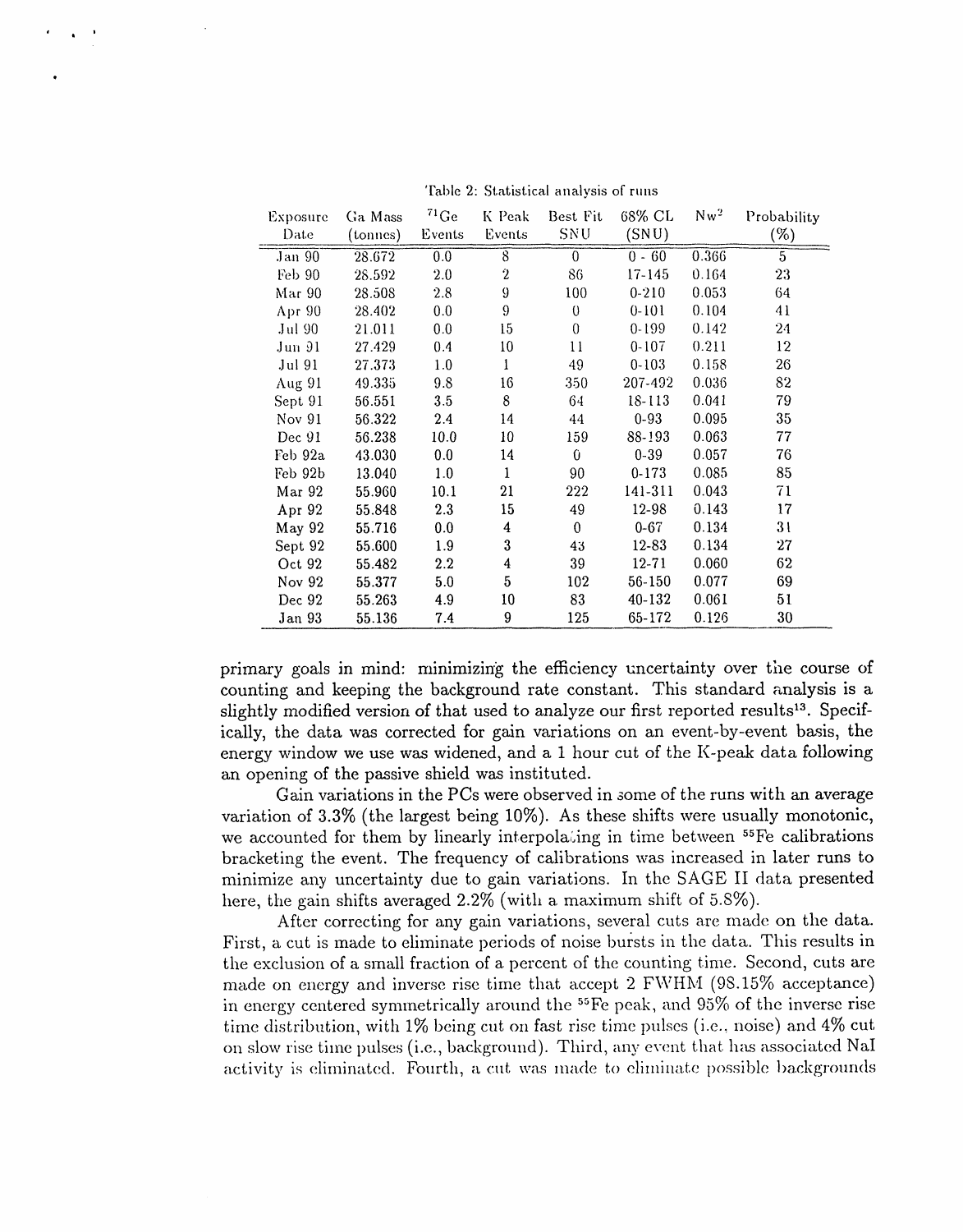

Figure 1: Best fit values and 1- $\sigma$  uncertainties for each of the runs, together with the best fit value and 1- $\sigma$  uncertainty for the combined 1990-92 data.

from Rn daughters on the external surfaces of the PCs. Removing all data within 1.0 hour of a shield opening eliminates any observable excess of such events in the K-peak acceptance window.

A maximum likelihood analysis<sup>14</sup> is carried out on the remaining events by fitting the time distribution to a <sup>71</sup>Ge exponential decay (11.43 day half life) plus a constant rate background. The results of the maximum likelihood analysis for each of the runs are given in Table 2. We note that the number of  $^{71}$ Ge events obtained by summing the individual runs (66.7 events) differs slightly from that (62.0 events) obtained by an analysis of the combined data. This is due to the constraint in the combined fit that all runs yield a common value of the capture rate. The good agreement is an indication of the consistency of the individual runs with the final result.

Figure 1 shows the individual run results along with the combined result. The 20 solar neutrinos runs were compared with the predicted statistical distribution of signals from 1000 Monte Carlo simulations of each extraction using the combined fit parameters and the constants of each data set. The two distributions are quite similar and the data are distributed according to Poisson statistics, as expected. The half-life for the decay measured from the combined data sets is  $9.7^{+4.8}_{-2.9}$ d, in good agreement with the known <sup>71</sup>Ge half-life of 11.4 days. In addition, Figure 2 shows the SAGE II energy spectrum as a function of the  $71$ Ge meanlife.

It is important to test the assumption that the extraction efficiency for  ${}^{71}Ge$ atoms produced by solar neutrinos is the same as for the carrier. To check this, several tests have been carried out. First, Ge carrier doped with a known number of <sup>71</sup> Ge atoms was added to a reactor holding 7 tonnes of Ga. Three successive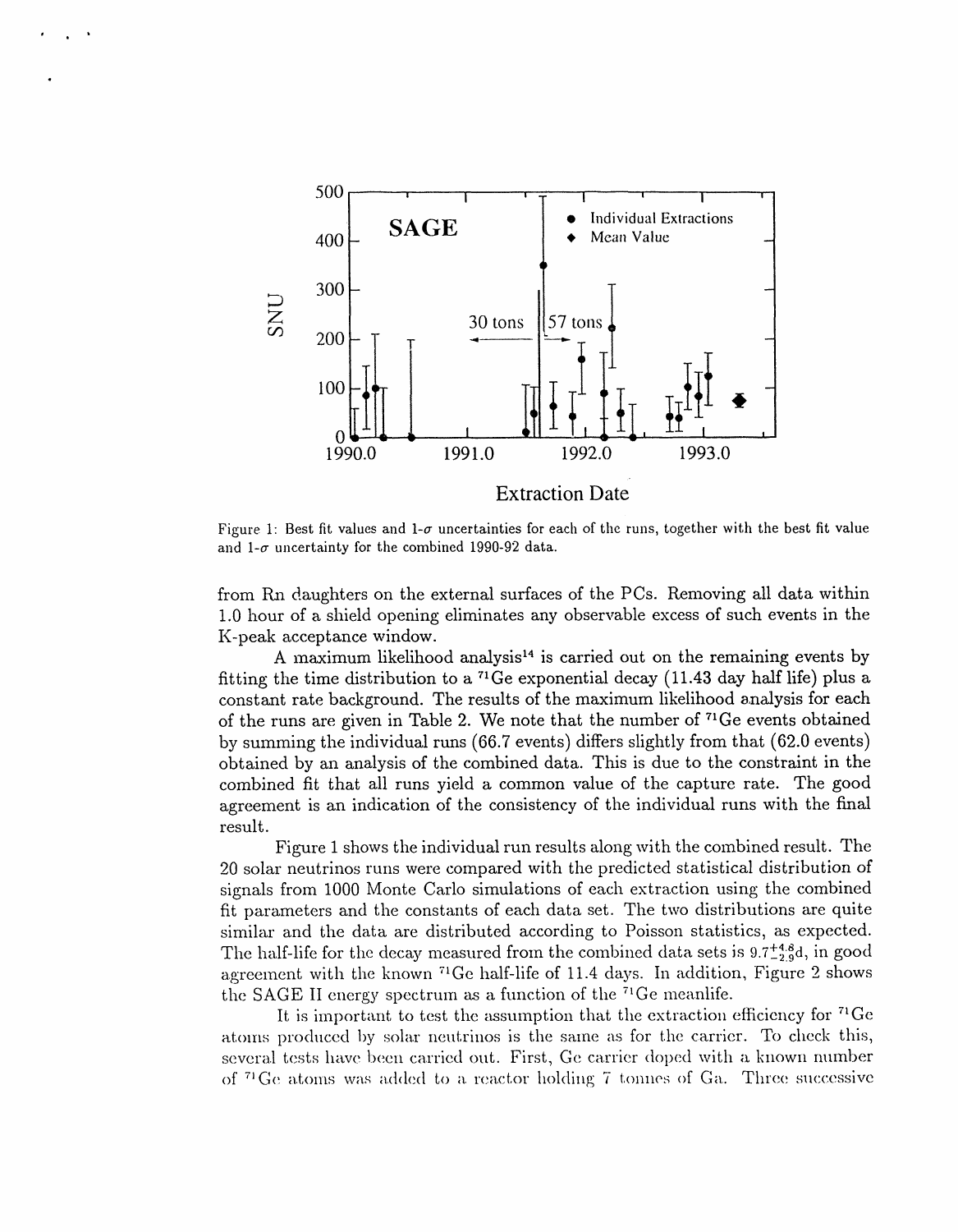

Figure 2: The data for the SAGE II runs are shown as a function of  $71$ Ge mean lifetime. (See Ref. 5 for the SAGE I data.) The count rate versus energy for a period covering the first two mean lifetimes of <sup>71</sup>Ge is shown on the left, while the count rate from all times greater than or equal to 3 mean lifetimes of  $71$ Ge is shown on the right. The hatched area indicates the expected position of the K peak. The dashed line is an exponential fit of energy spectrum for all times greater than or equal to 3 mean lifetimes of *7*1Ge .

extractions were carried out, and the number of <sup>71</sup>Ge atoms in each extraction was determined by counting. The chemical extraction efficiency was  $101 \pm 5\%$  and the <sup>71</sup>Ge extraction efficiency was  $99\frac{+6}{8}\%$ . A second set of measurements was made by observing the beta decay **o**f radioactive G\_ is**o**topes in liquid Ga. **T**he extracti**o**n efficiencies were  $98 \pm 10\%$  and  $92 \pm 10\%$  for <sup>70</sup>Ge and <sup>72</sup>Ge produced by the beta decay of  $^{70}Ga$  and  $^{72}Ga$ , respectively.

Finally, an experiment using a neutrino source is planned in order to test the overall extraction efficiency in situ. A suitable neutrino calibration source can be made using 51Cr , which decays by electron capture, emitting monoenergetic neutrinos of 751 keV and 426 keV. Preparations are underway to carry out a fullscale experiment with a 1-MCi 51Cr source in 1994.

### Results and Conclusions

**.** J,

The best fit value for the capture rate and the uncertainties for the combined 1990-93 solar neutrino data are

<sup>71</sup>Ga Rate = 
$$
74^{+13}_{-12}
$$
 (stat)  $^{+5}_{-7}$  (syst) SNU.

This assumes that the extraction efficiency for <sup>71</sup>Ge atoms produced by solar neutrinos is the same as that measured using natural Ge carrier. The result corresponds to 62.0 counts assigned to <sup>71</sup>Ge decay, compared to the Bahcall-Pinsonneault and Turck-Chieze and Lopes SSM prediction of 106.9 and 99.6 counts, respectively. The  $\alpha$  contributions to the systematic error arc summarized in Table 3.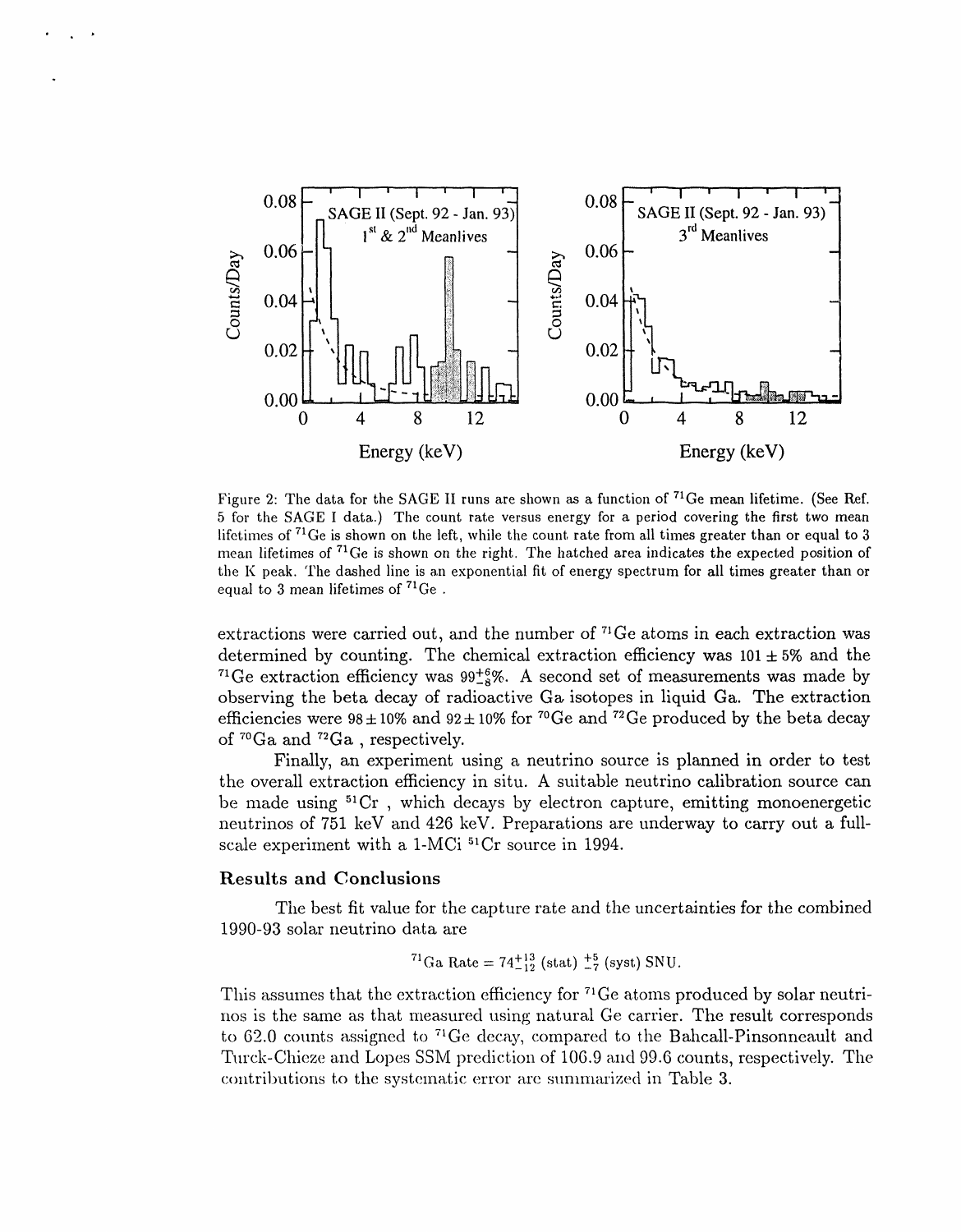Table 3: Systematic uncertainties ( $i$ - $\sigma$ ) for the combined 1990-93 data sets.

| Systematic                     | Contribution (SNU) |
|--------------------------------|--------------------|
| Chemical Extraction Efficiency | $+2.5$             |
| Counting Efficiency            | $+2.9/-2.1$        |
| K-Peak Acceptance              | $+3.5/-0.7$        |
| Backgrounds                    | $-3.5$             |
| Radon                          | $-5.9$             |
|                                |                    |
| Total                          | $+5.2/-6.9$        |

The best fit values and uncertainties for the solar neutrino runs by year (shown in Figure 3) are

> $(1990)$   $40^{+31}_{-38}$  (stat)  $^{+5}_{-7}$  (syst) SNU  $(1991)$   $100^{+30}_{-26}$  (stat)  $^{+5}_{-7}$  (syst) SNU  $(1992)$  62<sup>+29</sup>/<sub>27</sub> (stat)<sup>+5</sup>/<sub>7</sub> (syst) SNU (SAGE II)  $76^{+21}_{-18}$  (stat)  $^{+5}_{-7}$  (syst) SNU.

The change in the 1990 value from that previously reported<sup>13</sup> is due to a combination of revised counter efficiencies, the incorporation of the Earth-Sun distance correction, and the wider energy window used in the new standard analysis<sup>5</sup>.

The measurements made by SAGE from January 1990 through January 1993 have observed fewer <sup>71</sup>Ge atoms than predicted by the SSMs. From the 1990-93 data, SAGE observes only 56% and 60% of the predicted Bahcall-Pinsonneault and Turck-Chieze rates, respectively. Taken alone, the SAGE result appears to favor a non-astrophysical solution of the solar neutrino problem, but cannot rule out an astrophysical solution. Taken together with the other operating solar neutrino experiments, it seems that astrophysical solutions are improbable, as discussed by a number of authors<sup>9,10,15,16</sup>.

The solar neutrino experiments are consistent with two possible MSW solutions, as shown in Figure 4. The "non-adiabatic" solution  $(\Delta m^2 \approx 6 \times 10^{-6} eV^2)$ and  $sin^2 2\theta \approx 7 \times 10^{-3}$ ) is the favored solution and represents a strong suppression of <sup>7</sup>Be neutrinos, a significant suppression of <sup>8</sup>B neutrinos, and essentially no suppression for the p-p neutrinos. Alternately, for the large-mixing angle solution  $(\Delta m^2 \approx 10^{-5} eV^2$  and  $\sin^2 2\theta \approx 0.8$ , it may be that all solar neutrinos are suppressed approximately the same, roughly independent of energy. With the improved precision from the combined 1990-93 SAGE data, SAGE is seeing approximately the rate predicted for the p-p neutrinos alone. With the ability to count both the K and L peaks with 55 tonnes of gallium, SAGE expects to reach a precision within the next two years that should provide a strong test for astrophysical solutions to the "solar neutrino problem".

The SAGE collaboration wishes to thank A.E. Chudakov, G.T. Garvey, M.A. Markov, V.A. Matveev, J.M. Moss, S.P. Rosen, V.A. Rubakov, and A.N. Tavkhe-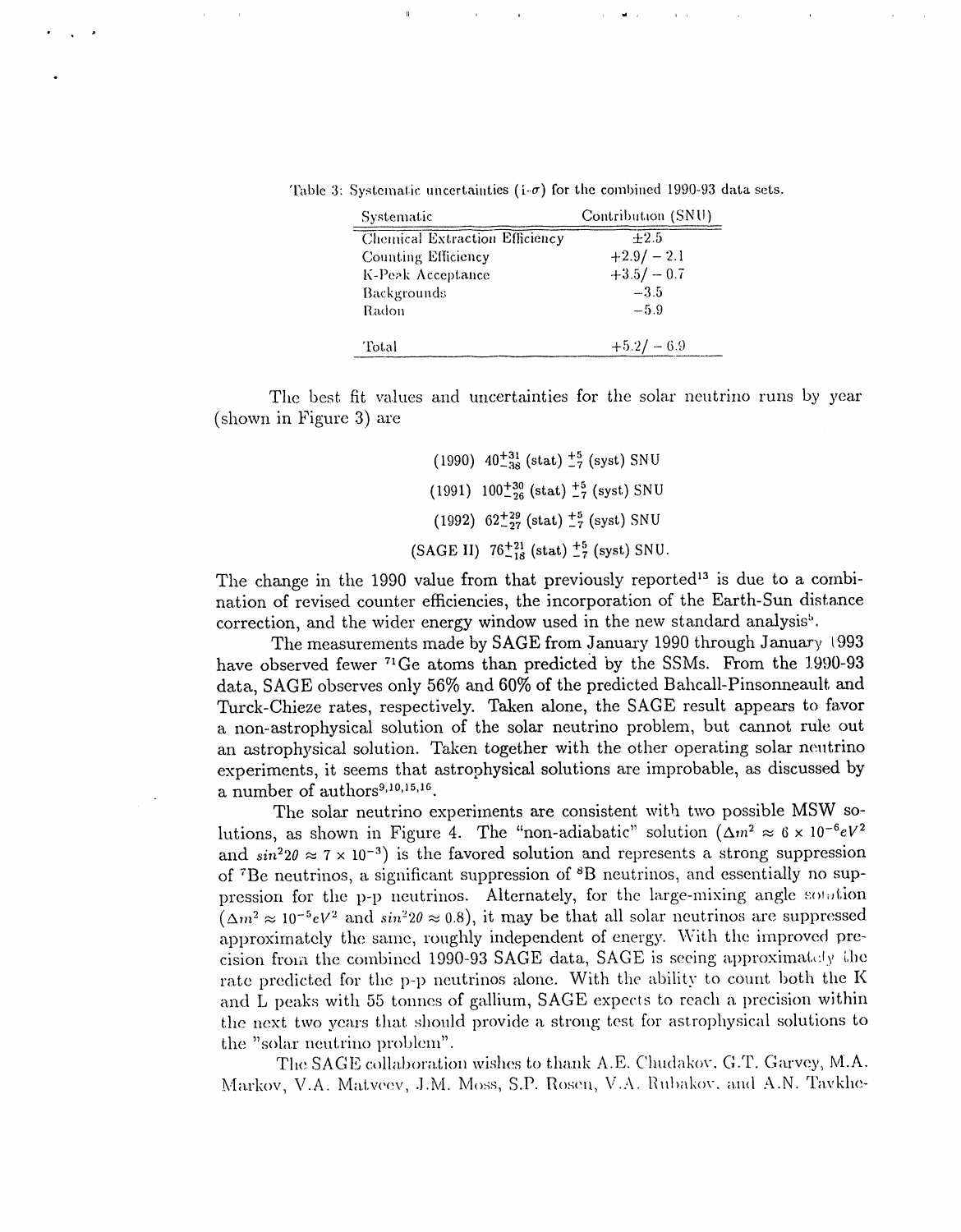

Figure 3: Results from SAGE for measurements from 1990 - 1993. Also shown are the current SAGE and GALLEX<sup>6</sup> results from all runs reported. The errors shown are derived by adding the quoted statistical and systematic uncertainties in quadrature.

lidze for their continued interest in our work and for stimulating discussions. We are also grateful to J.N. Bahcall, R.G.H. Robertson, A. Yu. Smirnov, and many members of the GALLEX collaboration for useful discussions and to N. Hata and P. Langacker for the MSW plot. We acknowledge the support of the Russian Academy of Sciences, the Institute for Nuclear Research of the Russian Academy of Sciences, the Russian Ministry of Science and Technology, the Russian Foundation of Fundamental Research, the Division of Nuclear Physics of the Department of Energy, the National Science Foundation, Los Alamos National Laboratory, and the University of Pennsylvania.

\* Present address: Dept. of Physics, Keble Rd., Oxford, OX1 3RH, England

# References

- 1. J.N. Bahcall and M.H. Pinsonneault, Rev. Mod. Phys. 64 (1992) 885.
- 2. S. Turck-Chieze and I. Lopes, Astrophys. Jour. 408 (1993) 347.
- 3. R. Davis, Prog. in Part. and Nucl. Phys. 32 (1994) in press.
- 4. K.S. Hirata et al., Phys. Rev. Lett. 65 (1990) 1297 and Y. Totsuka, Proc. Texas/PASCOS 92: Relativistic Astrophysics and Particle Cosmology, Annals of the New York Academy of Sciences, Vol. 688 (1993) 344.
- 5. J.N. Abdurashitov et al., (SAGE Collaboration) Phys. Lett. B 328 (1994) 234.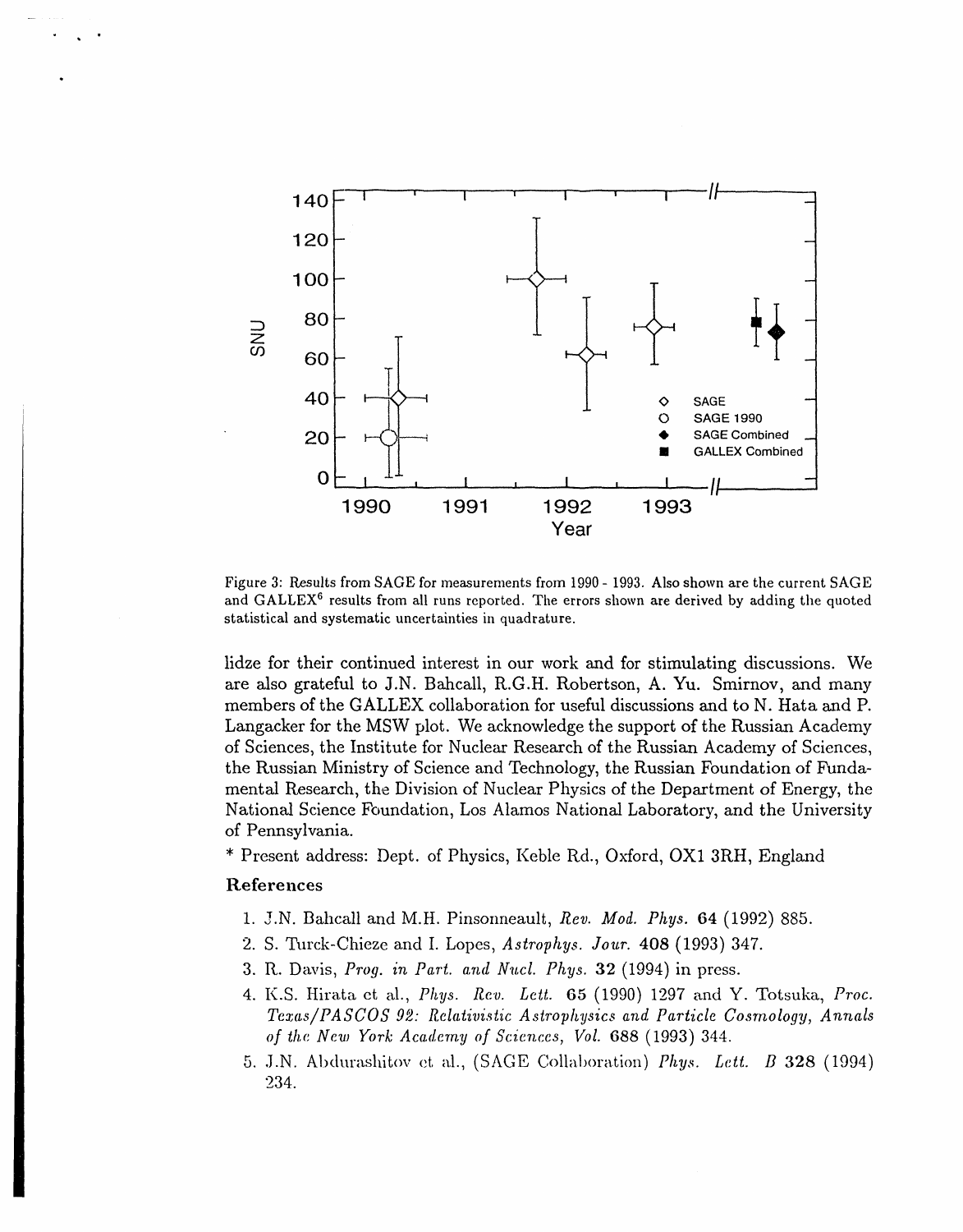

Figure 4: The allowed regions in the  $\sin^2 2\theta - \Delta m^2$  plane for the chlorine, Kamiokande, and SAGE data (dashed. The shaded areas for the allowed regions (90% CL) and dotted region for the excluded area (90% CL) are from the combined fit to all three experiments.

- 6. P. Anselmann et al., (GALLEX Collaboration) to be published in Phys. Lett.  $B(1994).$
- 7. J.N. Bahcall, Neutrino Astrophysics Cambridge Univ. Press (1994).
- 8. T.J. Bowles and V.N. Gavrin, Ann. Rev. Nucl. Part. Sci 43 (1993) 117.
- 9. H.A. Bethe and J.N. Bahcall, Phys. Rev. D44 (1991) 2962.
- 10. S.A. Bludman, N. Hata, D.C. Kennedy, and P.G. Langacker, *Phys. Rev.* D47  $(1993)$  2220.
- 11. S. Turck-Chieze, Nucl. Phys. B31 (1993) 129.
- 12. V.A. Kuzmin, Zh. Eksp. Teor. Fiz. 49 (1965) 1532 and Sov. Phys. JETP 22 (1966) 1051.
- 13. A.I. Abazov, et al., Phys. Rev. Lett. 67 (1991) 3332.
- 14. B.T. Cleveland, Nucl. Instr. Meth. 214 (1983) 451.
- 15. L. Krauss, E. Gates, and M. White, Phys. Lett. B 299 (1993) 94.
- 16. P.I. Krastev and S.T. Petcov, Phys. Lett. B 299 (1993) 99.